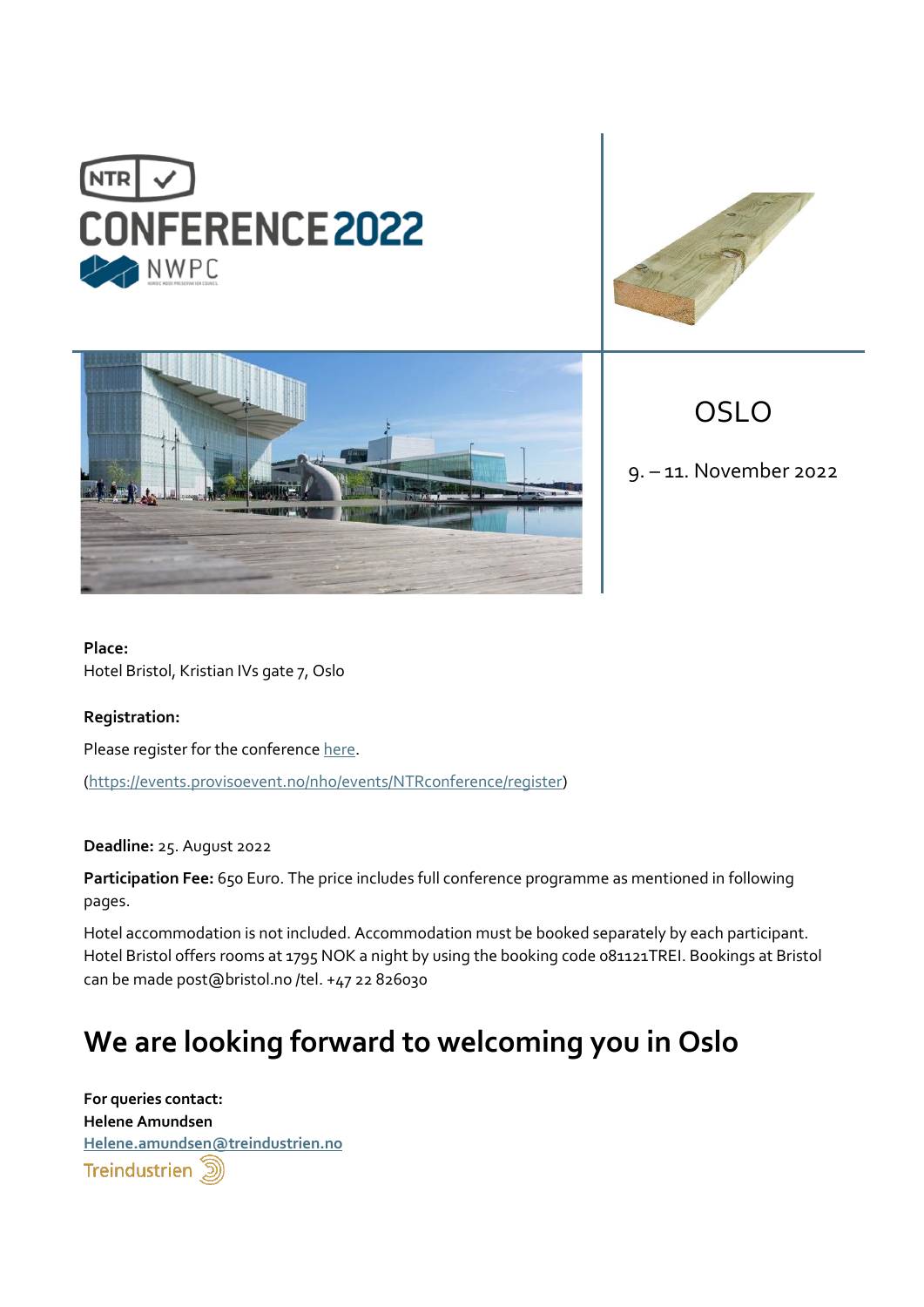### **NWPC Conference – Oslo - 2022**



### **Wednesday Nov. 9th**

**15.00 Check in and registration at Hotel Bristol**

**17:30 Tour of Oslo's new seafront Bjørvika on foot. We will meet at the reception of Hotel Bristol. Dress according to weather conditions. The tour is rounded off with a visit to the new Munch Museum.**

**20:00 Dinner at Villa Paradiso restaurant Munch Brygge, just outside the Munch Museum**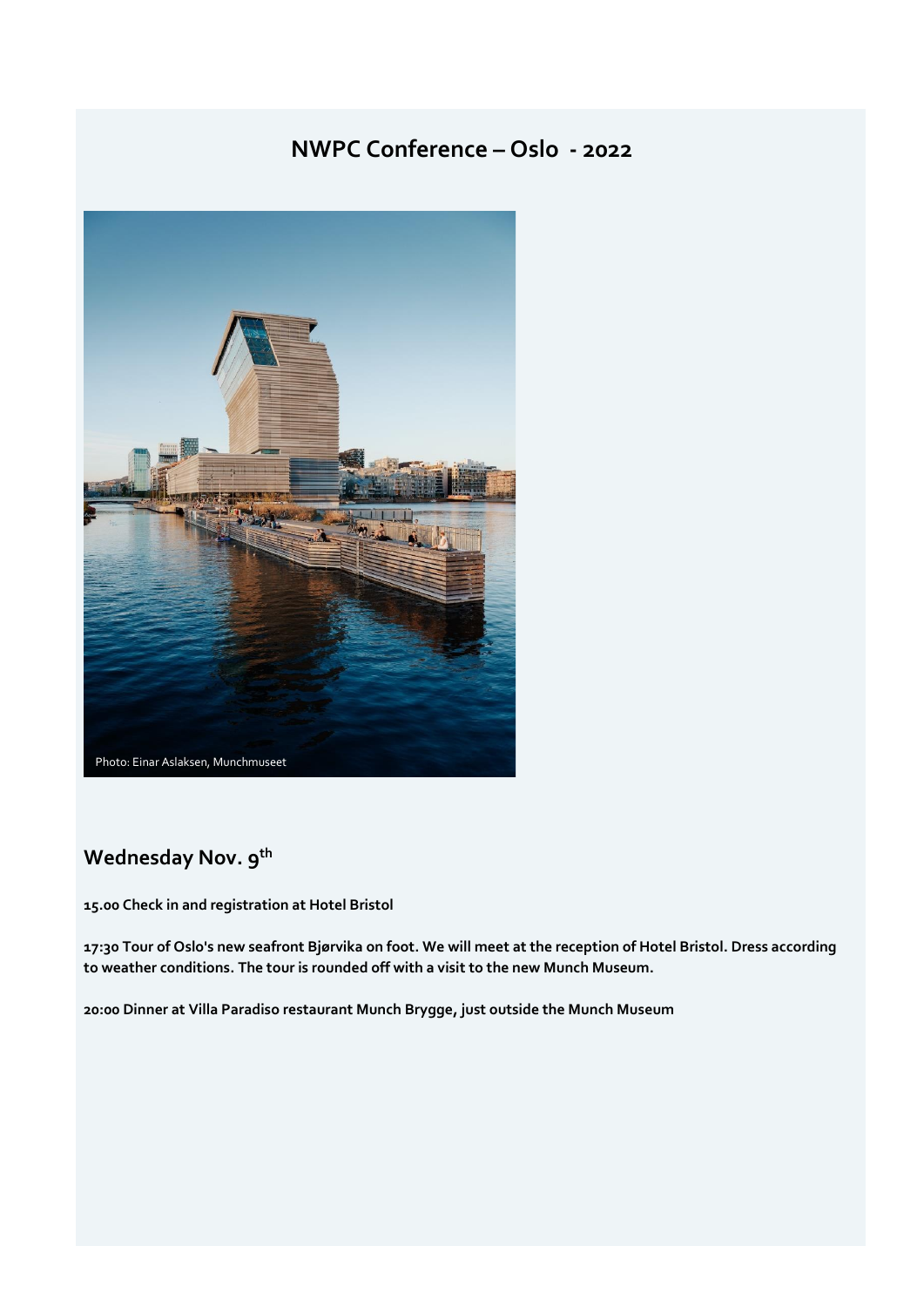### **Thursday Nov. 10th**

#### **09.00 – 10.00**

- **1. Welcome and opening**  *Anders Grønli, Board member Nordic Wood Preservation Council (NWPC)*
- **2. Update on NTR wood durability quality system**  *Fredrik Westin, Secretary General, Nordic Wood Preservation Council (NWPC)*
- **3. The big picture – market status? How has Covid, war and financial uncertainty affected the industry, and what are the forecasts?**  *Bård Ola Tjønneland, Economist, Confederation of Norwegian Enterprise /Fredrik Gustavson, Södra Wood*

### **10.05 – 10.25 Coffee break**

#### **10.25 – 11:45**

- **4. Quality and durability vs. environmental concerns in a life cycle perspective** Per Otto Flæte, Norwegian Institute of Wood Technology
- **5. Opportunities and challenges in upgrading waste wood to high quality wooden products** Kristine Nore, SirkTRE
- 6. **Implementation of new BAT/BREF for the treated wood industry. Best practice, challenges and opportunities**

*Robin Håkansson, Fröberg Lundholm advokatbyrå*

#### **11.45 – 12:00 Coffee break**

#### **12:00 – 13.00**

- **7. Creosote – R&D and alternative treatments for long lasting service life**  *Ulrich Hundhausen, Norweigan Institute of Wood Technology*
- **8. New treatment alternative. CIOL**®**-treated wood future and possibilities.**  *Erik Larnøy, NIBIO*
- **9. Road map – mulitifunctional wood treatment** *Mats Westin, RISE*
- **10. Product development to meet new market demands** *Mona Gran Sukke, Head of Innovation, Bergene Holm*
- **11. Product development to meet new market demands**  *Martin L. Petersen, Frøslev Træ Q & A*

#### **13.00 – 14.00 Lunch**

#### **14.00 – 15.30**

- **1. Development of NTR / NWCP so far and further ahead**  *Fredrik Westin, Secretary General, Nordisk Trebeskyttelsesråd / Nordic Wood Preservation Council*
- **2. Standardisation and durability – important standards in progress** *Mats Westin, Leader of CEN TC 38 Durability*
- **3. Suppliers of wood preservatives – development to meet new demands** *Arxada - Wolmann - Koppers - Impra*
- **4. The Plus – Outdoor furniture maker Vestre is building "the world's most environmentally friendly furniture factory" in Norway**

**18.00 Three course dinner Hotel Bristol**